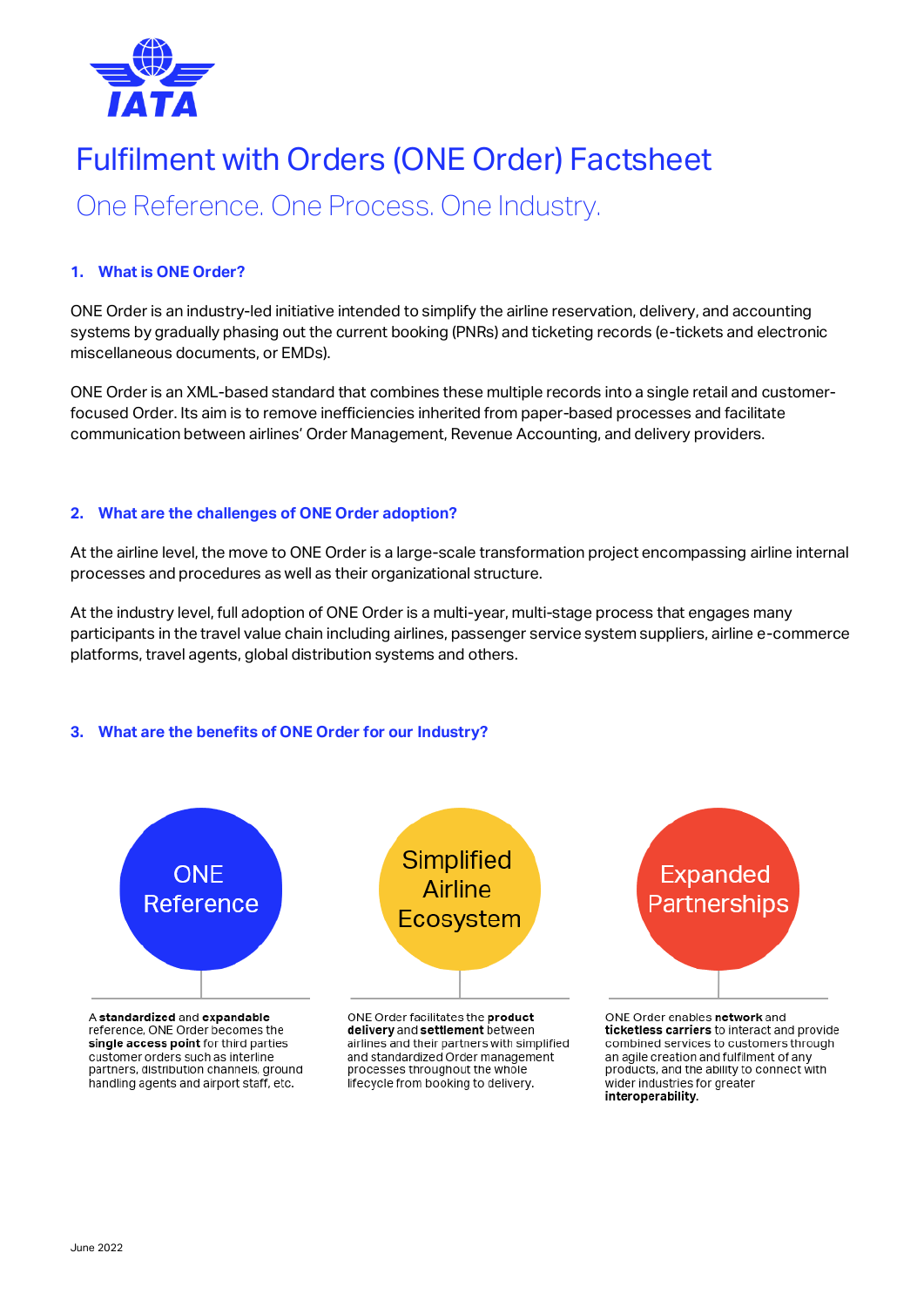## **4. Who will benefit from ONE Order implementation and how?**

#### Customers -> Simplicity

Travelers will no longer need to juggle between different reference numbers and documents when checking-in or making changes to their itinerary. With a single reference number, they will be easily recognized by all service providers. It will greatly simplify and enhance the passenger experience particularly when dealing with travel disruptions or itinerary changes.

# Corporate Buyers and TMCs -> Duty of Care

Duty of care requirement of managed travel will be simplified by enabling access to the same delivery information of flight and non-flight services (e.g., lounge access) in the order. ONE Order may enable considerable simplification of back office processes by providing combined and structured data of the complete journey information.

#### Travel Agents -> Efficiency

Travel agents will be able to follow an identical process to book flights and products from all airlines, regardless of the airline's business model or technology capability. This will help expedite the service they provide and increase productivity.

#### Accounting Providers -> Service Focus

With regards to accounting processes, ONE Order will streamline and simplify accounting functions and processes by moving from accounting of electronic documents towards accounting of payment for services ordered. At the same time, ONE Order will enable the accounting of any type of ancillary services in addition to a flight offering, such as airport parking, lounge access or fast track security, in a more retail-oriented manner, without the use of current accountable documents (EMDs).

#### Airlines -> Lower Costs

Airlines will no longer need to resort to timeconsuming and expensive reconciliation exercises between different references. This consolidation will help airlines streamline their reservation management up to financial processes, remove the dependencies on industry specific accounting solutions and simplify interlining delivery and accounting processes. Airlines will also be able to sell, account for, and track the delivery of flight and non-flight products and services in a seamless way.

# Technology Vendors -> De-specialize the airline **Industry**

A key benefit to the technology providers will be the ability to remove complexity and overlap from systems and the overall system environments, making them more cost effective to operate and maintain. With the efficiency gains, technology providers will have the capacity to shift their focus towards innovation and more efficient delivery, keeping step with airline requirements. By despecializing the airline industry and bringing it closer to an Amazon-style retail architecture of orders, opportunities for new IT providers of order management and delivery management solutions will emerge, driving industry competition and innovation further.

#### Delivery Providers -> Streamlined Relationships

Delivery Providers, such as ground handlers, will benefit from complete and structured information about the passengers and their associated services to be delivered. New delivery providers, such as car services, parking, or lounge operators, can streamline their relationship with airlines in terms of delivery and accounting processes without the use of paper-based constructs and processes.